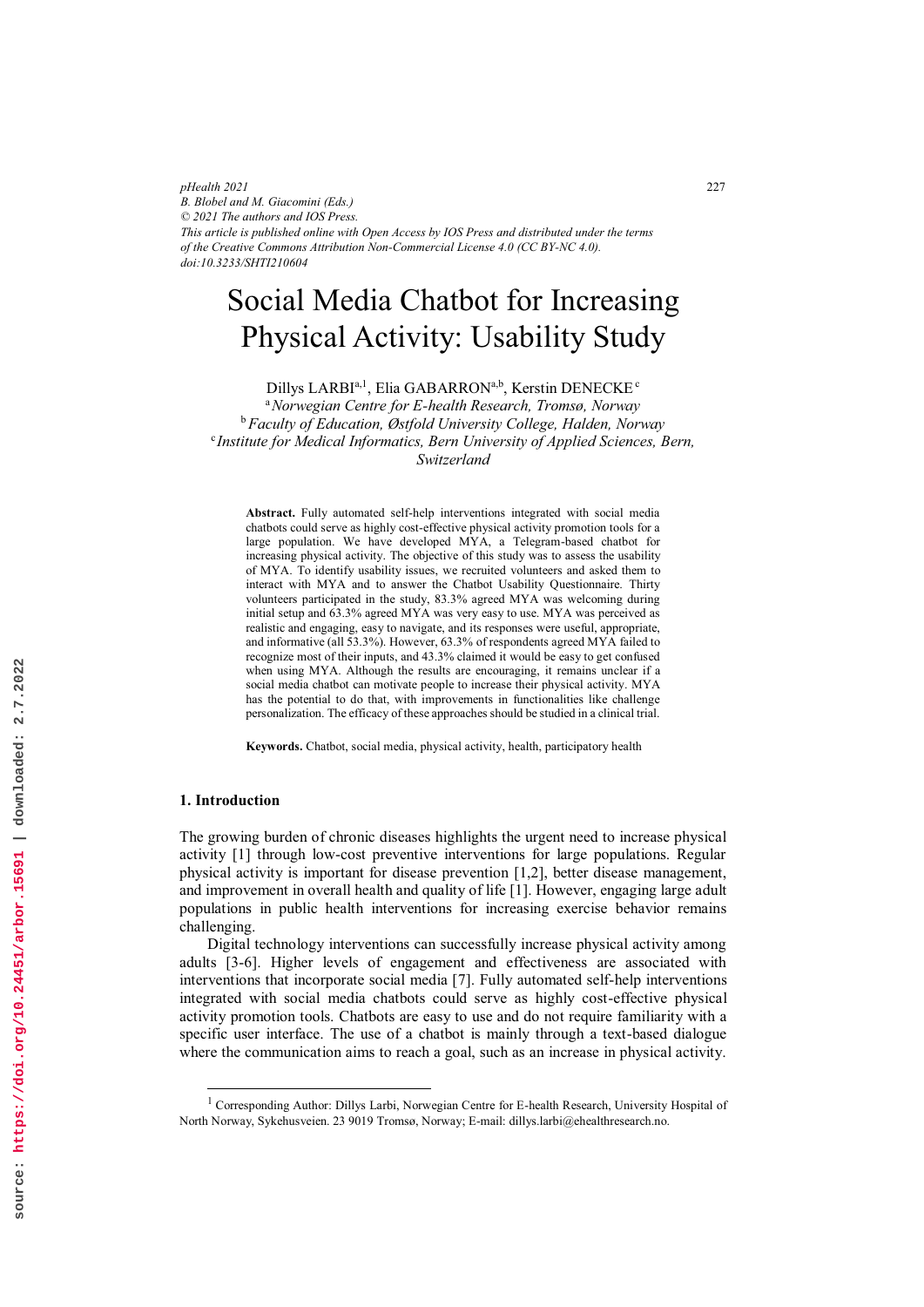Although the use of chatbots for health-related purposes is still an emerging field [8,9], its benefits related to increase in physical activity and user satisfaction have already been shown [10-12]. Thus, a chatbot on a social media platform (e.g., Telegram) could provide an inexpensive and widely available health intervention that appeals to a large population.

The objective of this study was to assess the usability of MYA, a social media-based chatbot prototype we designed to increase physical activity among adults.

# **2. Methods**

#### *2.1. Development of the social media chatbot*

The chatbot was developed in 4 steps: strategy planning, design, implementation, and testing. As part of the strategy planning, we interviewed Psychology and Public Health experts about the intervention's requirements. The following functional requirements were specified: the chatbot should motivate a user to be physically active, communicate with a user, engage the user in an interesting conversation through a variety of conversation flows, have a rating feature, and offer exercise options. In addition, these non-functional requirements were specified: the chatbot should be rule-based, accessible through a social media platform, integrated with an activity tracker or step counter and retrieve the number of steps , and the chatbot/user dialogue should be stored and accessible. Furthermore, the chatbot should be designed as a friendly and empathic backslapper that informs a user of his/her current number of steps and encourages him/her to increase the daily step count.

We created a social media chatbot called MYA (Figure 1). To model the chatbot's input and its possible reactions, i.e., to create the dialogues, we used Business Process Model and Notation. Nine conversation flows were designed using Hillary Black's [13] conversation interface design template: first encounter, further encounter, menu, goals, challenges, steps today, facts, chatting, and help. The chatbot was developed using FlowXo [14], Google Sheets, and Telegram: a free cloud-based mobile and desktop social media app (Figure 2). FlowXo offers several functionalities to create, host, and maintain chatbots for social media platforms. The chatbot was integrated into Telegram using Botfather.

Flows, the "brain" of FlowXo chatbots, are activated by a specific trigger like a message sent by a user. This triggers MYA to send a message, picture, or video to the chat. The user can respond using either free text, predefined words, or button selection. The following information is gathered during the interaction and stored on Google Sheets with no encryption: username; current challenge and challenge number; current goal and goal number; daily step goal; and whether it is the first encounter. MYA currently has a simulated activity tracker, i.e., it has no integrated step counter. To make MYA more interesting, there is an integrated "small talk" functionality.

## *2.2. Usability study*

We aimed to recruit at least 26 volunteers to test MYA, as suggested by Holmes et al. [15]. Volunteers aged 18 years or older were recruited from Bern University of Applied Sciences in Switzerland and Norwegian Centre for E-health Research and their affiliates.

Potential participants were contacted via e-mail or Telegram and invited to freely interact with MYA. They were asked to complete one or more of the following tasks: set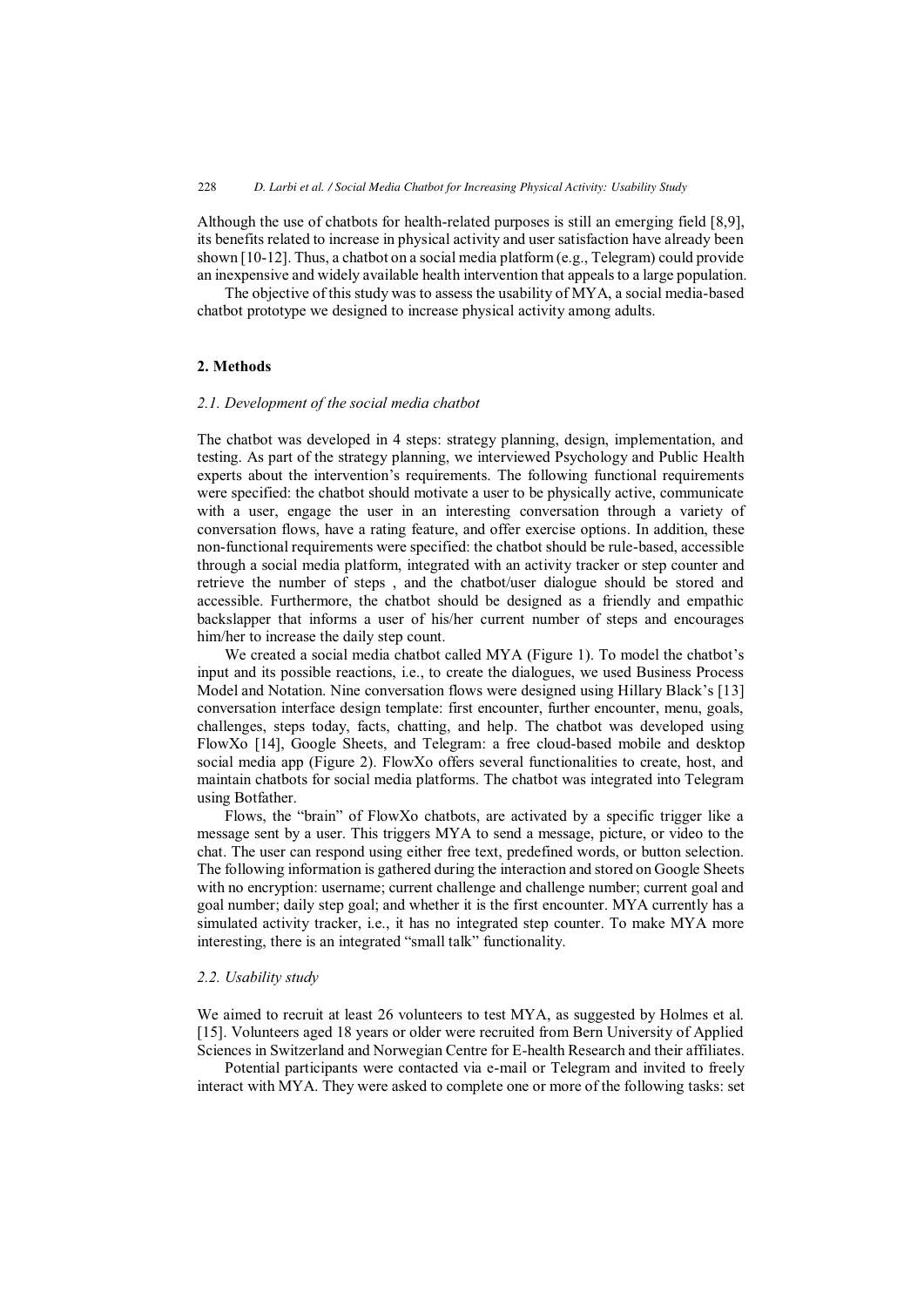a goal; request number of steps; a challenge; and to hear a fact. Participants then answered an anonymous online Microsoft Office Forms survey available in English, German, and Spanish. The survey included the Chatbot Usability Questionnaire (CUQ) [15], which includes questions about the chatbot's personality, onboarding, navigation, understanding, responses, error handling, and intelligence rated on a scale of 1 (strongly disagree) to 5 (strongly agree). We distinguished between the positive and negative items of the CUQ and analyzed the number and its corresponding percentage of respondents answering "Agree" and "Strongly agree" to these.

We summarized the survey and CUQ responses using descriptive statistics. Quantitative data were analyzed with SPSS (version 25; IBM Corp) whereas NVivo 12 Plus was used for the qualitative data (participant open feedback). All collected data were treated confidentially and only used for this study. The study protocol was assessed by the Cantonal Ethics Committee in Bern (BASEC-No: Req-2021-00244).



**Figure 1.** Screenshot of conversation between MYA (dark purple) and user (bright purple)

**Figure 2.** Technology stack of MYA

## **3. Results**

Thirty volunteers, 15 males aged 18 to 69 years and 15 females aged 18 to 49 years, tested the chatbot and answered the survey. Nineteen participants (19/30; 63.3%) reported a chatbot interaction time of 5-15 minutes; 5 participants (5/30; 16.7%) used it for 15-30 minutes; 4 participants (4/30; 13.3%) less than 5 minutes, and 2 participants  $(2/30; 6.7%)$  used it for more than 60 minutes. To the question "Do you think MYA could help you in increasing your physical activity/change your activity behavior?", 16 of the respondents chose the option "maybe" (16/30; 53.3%), while 7 answered "yes" and 7 answered "no" (both 7/30; 23.3%).

The best quality attributed to MYA was that it was welcoming during the initial setup (83.3% of respondents agreed or strongly agreed). The next best quality attributed to MYA was that it was very easy to use (63.3%); followed by its personality was realistic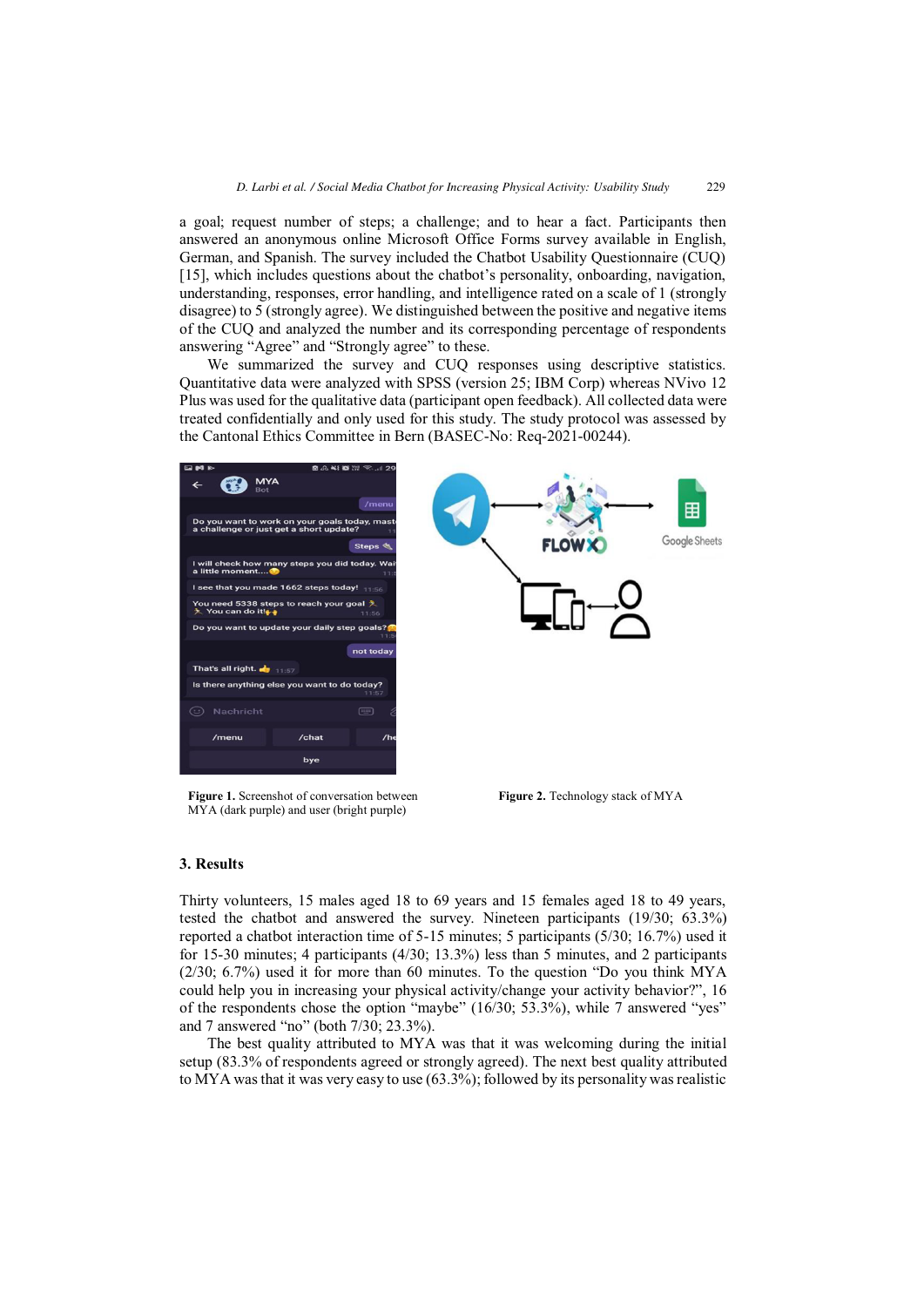and engaging, easy to navigate, and its responses were useful, appropriate, and informative (all 53.3%). On the other hand, 63.3% of the respondents thought MYA failed to recognize a lot of their inputs, and 43.3% thought it would be easy to get confused when using it (See Table 1).

| "Positive" features of the chathot                              | <b>Agree/Strongly agree</b> |
|-----------------------------------------------------------------|-----------------------------|
| Q3-The chatbot was welcoming during initial setup               | $25(83.3\%)$                |
| Q15-The chatbot was very easy to use                            | $19(63.3\%)$                |
| Q1-The chatbot's personality was realistic and engaging         | $16(53.3\%)$                |
| Q7-The chatbot was easy to navigate                             | $16(53.3\%)$                |
| Q11-Chatbot responses were useful, appropriate, and informative | $16(53.3\%)$                |
| Q9-The chatbot understood me well                               | $7(23.3\%)$                 |
| Q13-The chatbot coped well with any errors or mistakes          | $6(20\%)$                   |
| Q5-The chatbot explained its scope and purpose well             | $2(6.7\%)$                  |
| "Negative" features of the chatbot                              | Agree/Strongly agree        |
| Q10-The chatbot failed to recognise a lot of my inputs          | 19 (63.3%)                  |
| Q8-It would be easy to get confused when using the chatbot      | 13 (43.3%)                  |
|                                                                 |                             |
| Q2-The chatbot seemed too robotic                               | 11 (36.7%)                  |
| Q14-The chatbot seemed unable to handle any errors              | $9(30\%)$                   |
| Q12-Chatbot responses were not relevant                         | $7(23.3\%)$                 |
| Q6-The chatbot gave no indication as to its purpose             | 6(20%)                      |
| Q16-The chatbot was very complex                                | $4(13.3\%)$                 |

| Table 1. Participants who agreed or strongly agreed with the different items of the CUQ |  |  |
|-----------------------------------------------------------------------------------------|--|--|
|-----------------------------------------------------------------------------------------|--|--|

The last open-ended question allowed the respondents to write their general comments, including suggestions for improvement. In total, 73.3% (22/30) of the respondents wrote comments which can be grouped into 3 main themes: identified issues, preferred chatbot features, and suggestions for improvement. The identified issues with the chatbot, MYA, included: interaction difficulties; incomplete app design; spelling errors; and unresponsive/frozen app. The preferred features of MYA included the challenge feature and the goal feature. The participants suggested among others, a weekly challenge and wide subject variety for the 'small talk' feature.

# **4. Discussion**

This study assessed the usability of MYA, a social media-based chatbot designed to increase physical activity using the Chatbot Usability Questionnaire (CUQ) [15]. More than 50% of the participants perceived MYA as realistic, engaging, and user-friendly. Compared with the negative features, the chatbot's positive features received higher ratings which suggest a positive participant attitude towards the social media chatbot. The positive attitudes could be a predictor of the chatbot's acceptability, as suggested by Nadarzynski et al. [16]. Like other chatbots aimed at improving physical activity [15, 22], MYA is integrated into a social media platform and does not need any installation, which eases access. MYA's ability to interact with users as a peer and remind them of their physical activity goals could contribute to continued chatbot use [17].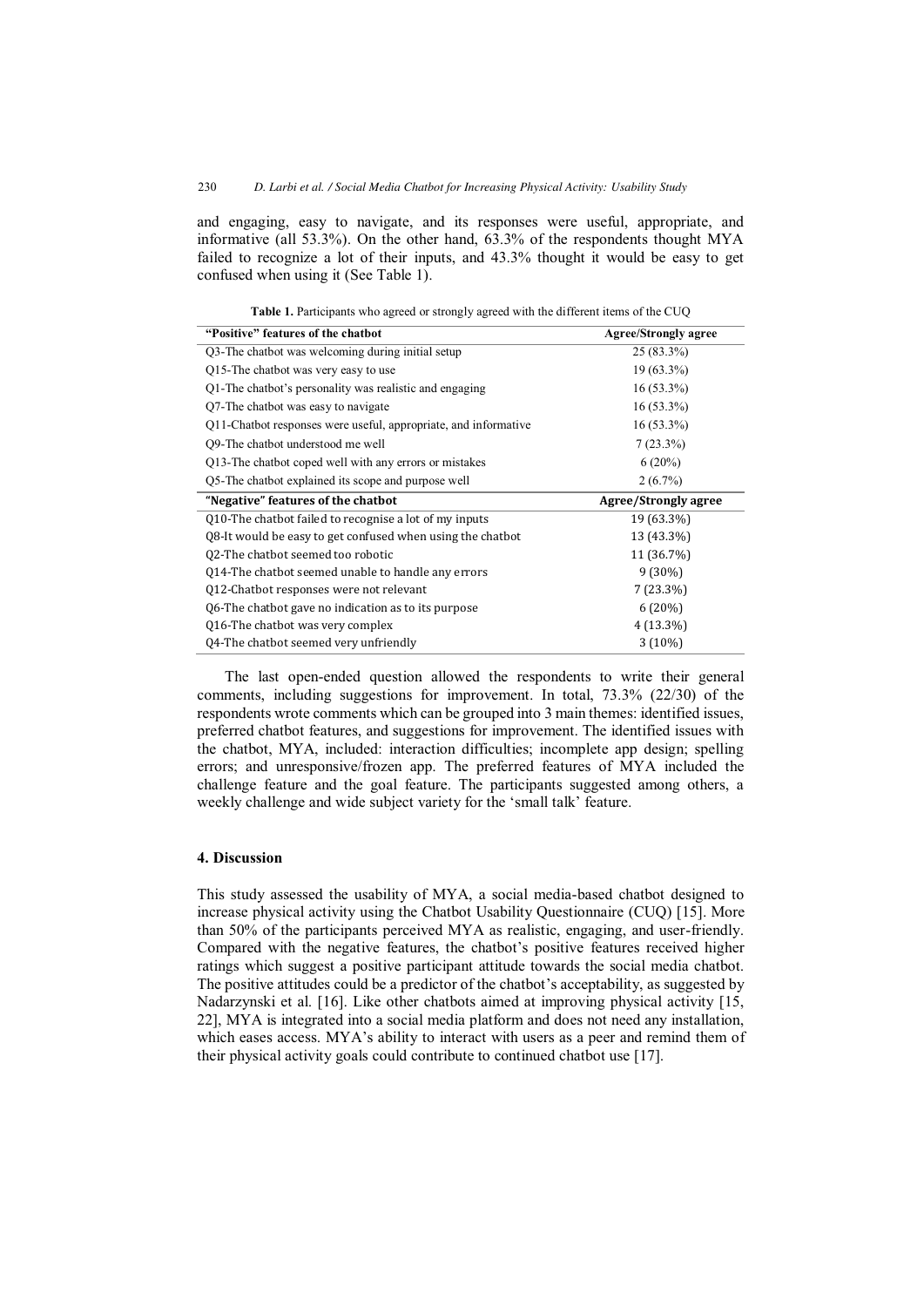Further developed chatbot conversation flows, and its better interpretation of users' input might increase MYA's usability [15], which in turn could improve its acceptability and the users' confidence in its proper function. Fadhil et al. [18] associate a better chatbot experience that promotes user engagement with a well-designed and implemented chatbot. Since MYA was a prototype with a simulated activity tracker, the identification and reporting of issues by the participants was expected. These identified issues, together with the suggestions for improvement will help improve the features, functions, and design to provide a better user experience.

Approximately half of the participants responded that MYA could maybe help them to increase their physical activity. Among the remaining, half thought the chatbot could not help them while the other half thought it could. Most of the participants who responded that MYA could not help them, identified technical issues with the social media chatbot. Meanwhile those who responded that MYA could help increase their physical activity stated their preferred chatbot features and/or made suggestions for improvement. Previous studies on chatbots showed that they were effective in changing physical activity behavior [19-23]. However, there was a lack of sustained use and the chatbots failed to engage users [19]. Since an increased and sustained engagement has been reported among users of physical activity apps integrated with social media platforms [7], the integration of MYA with Telegram has the potential to engage users for continued use.

**Limitations:** Answers from the participants might not be comparable to the general population given the selection of participants, the majority of whom may be tech-savvy. Planned improvements include activity tracker integration and extension of MYA's rulebased communication knowledge to enable flexible conversations with users. Additional security issues (storage location, encryption, etc.) will be assessed and addressed. Further research on physical activity chatbots could explore the effect of additional functionalities, behavior change techniques, or its integration with different social media platforms.

# **5. Conclusion**

Social media chatbots have the potential to increase physical activity among their users and through usability studies, all relevant features that increase user experience can be integrated. This paper presented usability test results of the initial prototype of MYA, a social media-based chatbot for increasing physical activity. Although the results are encouraging, it remains unclear if the chatbot can motivate people to increase their physical activity. MYA has the potential to do that with improvements in functionalities like challenge personalization. The efficacy of these approaches should be studied in future randomized controlled trials involving sedentary individuals.

#### **Acknowledgments**

The following Medical Informatics students at Bern University of Applied Sciences developed the chatbot as part of a student project: Patricia Romao, Stefanie Neuenschwander, and Apiwat-David Gaupp. We would also like to thank all the volunteers who participated in the study and Dr. Elisa Salvi for her feedback on the final draft.